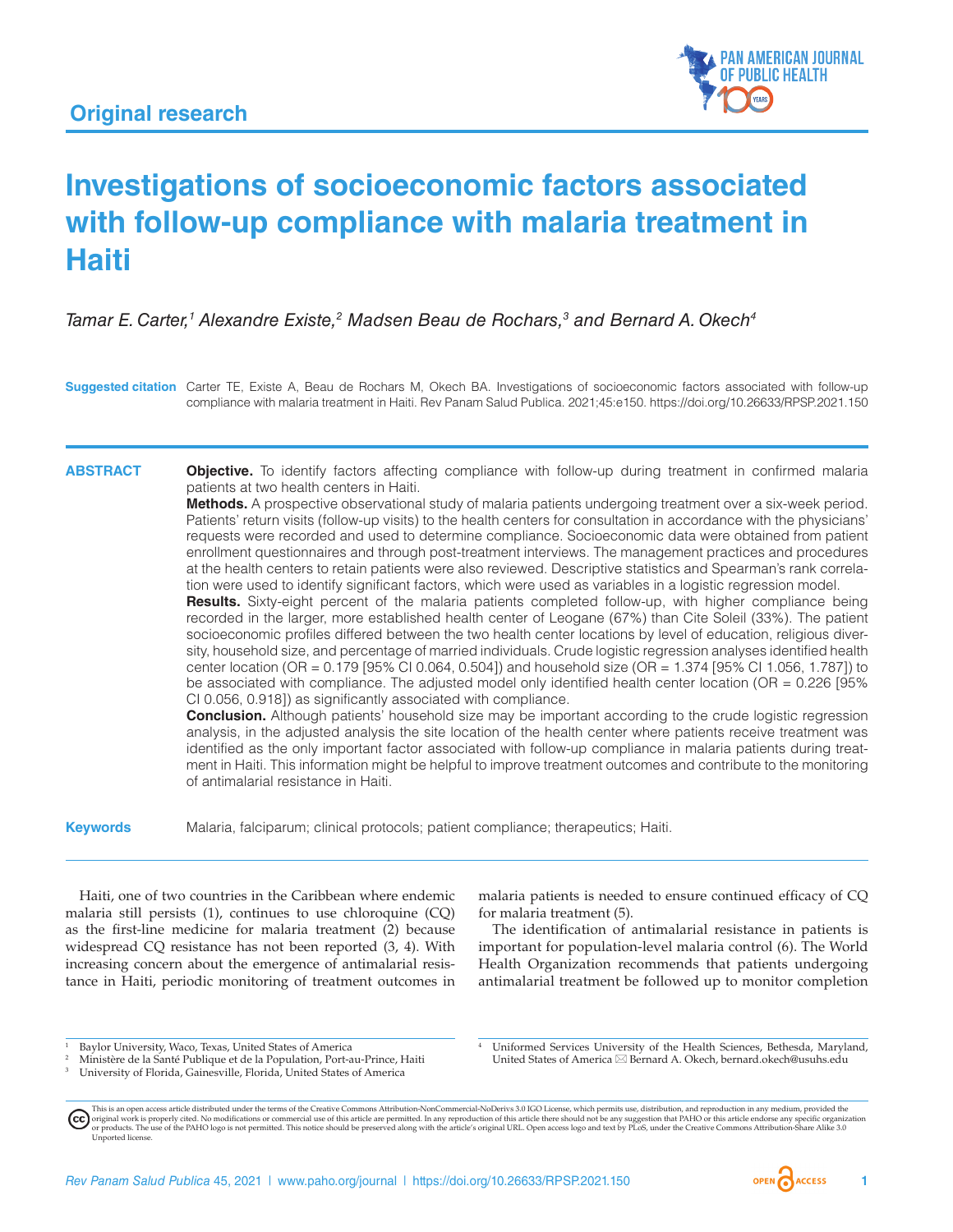Original research Carter et al. • Malaria treatment follow-up compliance in Haiti

of treatment regimen and to confirm cure or treatment failure (7). From a population-level perspective, patients not complying with health center staff's request to complete their treatment regimens can provide a subtherapeutic environment that would facilitate the development of drug resistance in malaria parasites (8, 9). Additionally, patients not complying with physicians' advice to complete follow-up visits hinders the tracking of emerging antimalarial resistance (10).

The factors associated with treatment follow-up include financial resources (11), side effects of treatment (12), and alleviation of symptoms and persistence of symptoms (13). In addition, physician-specific behaviors and practices such as communication with patients, organizational practices, and their availability outside the clinical setting can impact patient treatment follow-up (11, 14). Although several studies have looked into noncompliance to antimalarial treatment (15), unanswered questions remain about factors that impact follow-up. To begin to investigate this question in Haiti, this study was conducted with confirmed malaria patients who were being treated and followed up in a CQ efficacy study at two health centers. The objective of this study was to identify factors affecting compliance with follow-up during treatment in confirmed malaria patients at two health centers in Haiti.

# **MATERIALS AND METHODS**

# **Study type and location**

This was a prospective observational study involving confirmed malaria patients being followed up during treatment with CQ. The study was conducted at two health centers in Haiti. The first was a small non-governmental operated clinic in the neighborhood of Terre Noire, near Cite Soleil, an urban slum community with poor public health infrastructure but close to the Port-au-Prince international airport. The second was a larger health center partially funded by the Ministry of Health of Haiti and located in the coastal town of Leogane, 20 miles west of Port-au-Prince. The Leogane area consists of semiurban/rural communities with a local economy primarily consisting of subsistence farming, fishing, and informal trade. The two health centers represent the most common types of heath care facilities found in Haiti and which have administration styles that could influence participant follow-up.

# **Study population and collection of demographic data**

The study population was malaria patients enrolled in a CQ efficacy study that was done at the two health centers described above between 2013 and 2015. More information about the CQ efficacy study can be found here (16). Before the study began, the clinic workers at both locations were provided training on the study follow-up protocol and other compliance parameters and were supported through continuous monitoring by the investigators. The demographic data were collected in the questionnaires completed during patient enrollment (16). Additional data were collected after the end of the treatment where patients were followed up to their homes and interviewed. The data collected included age, gender, marital status, household size, education, religion/religious affiliation, and time to nearest health center. The global positioning

system (GPS) coordinates of patients' residences were also collected and used to calculate physical distance (km) to the study clinics. Distance (km) was calculated by inputting GPS coordinates into Google Maps directions application (17).

# **Follow-up schedule related to the study**

Malaria patients who met enrollment criteria and agreed to participate in the study were asked to comply with a follow-up schedule to monitor symptoms and the decline of parasitemia, as described previously (16). The follow-up schedule required participants to return for follow-up visits on the first, second, and third day, and thereafter every seven days until the end of the study on day 42. At the time of consenting, the patients were also required to fill out a questionnaire that collected demographic and socioeconomic data. During return follow-up visits, the patients presented their study cards to the registry at the health center records department before being seen by the physician and having follow-up tests. To ensure that the patients were compliant to the treatment, the two health centers provided financial support for transportation. In addition, meals were paid for or money was provided to cover one meal, usually lunch, for the patient and guardian, if applicable. In addition, motorcycles were purchased for the health centers and used by community health workers to visit patients at their home and to ferry patients to the health centers, if needed.

# **Analysis of patient follow-up (compliance data)**

The follow-up (compliance) analysis was conducted on patients with socioeconomic and demographic records and at least day 1 record of treatment. The procedures used to retain patients and data management practices at the health centers were also examined. Two sources were used to obtain the patient follow-up data. The first source was the physicians who examined the registry records and chronicled the patient's history of return visits. The second source was health center staff (nurses and community health workers) who interviewed patients in person during return visits, by telephone, and after the end of the treatment. The data were categorized into two patient compliance groups: compliant (completed follow-up) and non-compliant (incomplete follow-up) groups. The compliant patients were those who never missed a return visit, while the non-compliant patients (incomplete follow-up) comprised those patients who missed one or more visits, including those that could be contacted by telephone to confirm that they did not complete follow-up and those who could not be contacted and were lost to follow-up.

### **Statistical analysis**

For the analysis, socioeconomic and demographic data were grouped into continuous and categorical variables. Age, household size, and distance to clinic were grouped under continuous variables, whereas gender, marital status, education, and time to nearest health center were treated as categorical variables in the analysis. Descriptive statistics were used to summarize the socioeconomic and demographic data. Normality of the data was assessed using the Shapiro–Wilk test. Because the data were not normally distributed, Spearman's rank correlation coefficient was used to evaluate the association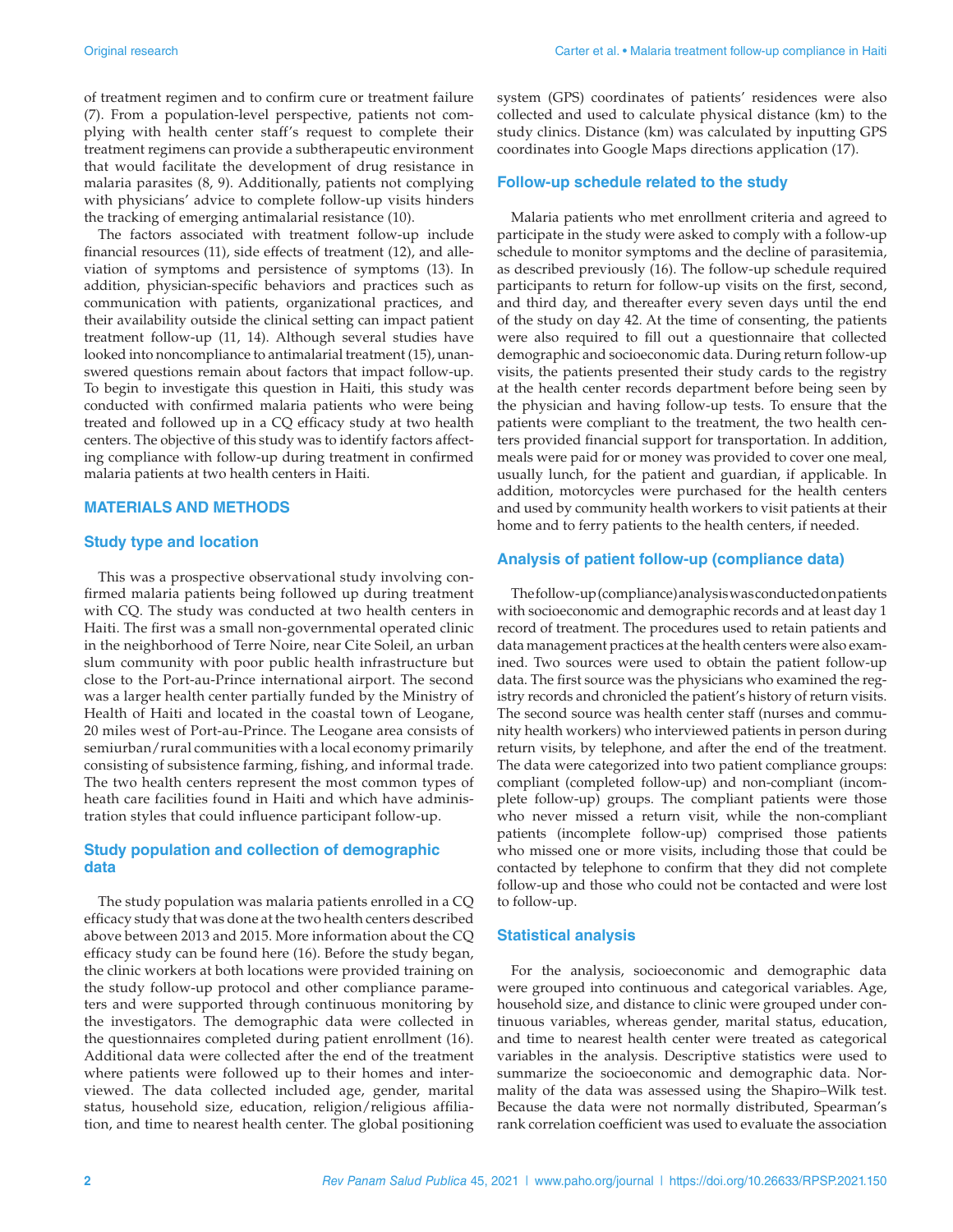of all the variables with compliance. The variables that were significantly correlated based on Spearman's rank test (*p* < 0.05 and correlation coefficient  $> 0.2$ ) were used as predictors in a logistic regression model with age and gender as covariates. Odds ratios and their 95% confidence intervals were used to assess association between socioeconomic factors and compliance data. The coefficient of determination  $(R^2)$  was used to assess the overall fit of the logistic regression model. All statistical analyses were done using SAS 9.2 (SAS Institute, Inc., Cary, NC).

# **Ethics statement**

This study was approved by the Ministry of Health of Haiti National Bioethics Committee, the University of Florida Institutional Review Board (UF-IRB), and the Office of Research Protections, United States Army Medical Research and Material Command (USAMRMC). Written informed consent was obtained from all participants. All the patient records were handled according to the standards required of the UF-IRB and ensured that all patient information was kept anonymously and securely locked and only available to the medical doctors providing care to the patients.

# **RESULTS**

# **Participant follow-up**

Overall, 68% (55/81) of the patients completed the follow-up visits and were thus compliant, while 32% (26/81) did not. Of those who did not complete follow-up, 15 (58%) were patients that could be contacted by telephone to confirm that they did not complete follow-up and 11 (42%) were lost to follow-up. The compliance rate was higher in Leogane health center (67%) than in Cite Soleil health center (33%).

# **Demographic characteristics**

Tables 1 and 2 show the demographic characteristics of the patients in each study site. More males (58%) than females  $(42%)$  participated in the study. The mean age of the patients in the study was 33.43 years (range 10–61 years), but the bulk of the patients were between the ages of 18 and 25. More than 44% of participants were single, had at least secondary school education, and identified themselves as Christians (catholic, protestant, or undefined). The average household size was 5.93 ± 2.38 persons and 35.81% of participants reported living 30 min or less away from their nearest clinic. At Leogane, on average, participants lived a distance of  $5.72 \pm 3.88$  km from the nearest health center. Tables 3 and 4 show the demographic data summarized by patients who completed and those who did not complete follow-up. Analysis by Spearman's rank correlation test showed that study site and household size were significantly associated with patients who completed follow-up  $(r<sub>s</sub> = -0.38, p < 0.001;$  and  $r<sub>s</sub> = -0.37, p < 0.001$ , respectively). Other significant correlations but not with patient follow-up included travel time to health center, which was correlated with education ( $r_s = -0.28$ ,  $p = 0.03$ ), study site with household size and marital status ( $r_s = -0.27$ ,  $p = 0.04$ ;  $r_s = -0.28$ ,  $p = 0.03$ , respectively), and marital status with age and education ( $r<sub>s</sub> = 0.525$ ,  $p < 0.001$ ;  $r_s = -0.40$ ,  $p = 0.002$ , respectively).

# **Regression analysis**

The results of the logistic regression analysis are presented in Table 5. Although the crude logistic regression model showed that health center (study site) and household size were associated with follow-up compliance (site  $OR = 0.179$  [95% CI 0.064, 0.504] and household size OR = 1.374 [95% CI 1.056, 1.787]), the adjusted model identified health center (study site) as the only significant factor associated with completing follow-up

# **TABLE 1. Descriptive statistics of socioeconomic and demographic categorical variables by study site**

| Variable       |              |              | <b>Cite Soleil clinic</b> |                | Leogane clinic |    | <b>Total</b>  |  |
|----------------|--------------|--------------|---------------------------|----------------|----------------|----|---------------|--|
|                |              | $\mathsf{n}$ | $\frac{0}{0}$             | n              | $\frac{9}{6}$  | N  | $\frac{0}{0}$ |  |
| All patients   |              | 37           | 45.68                     | 44             | 54.32          | 81 | 100.00        |  |
| Sex            | Female       | 16           | 43.24                     | 18             | 40.91          | 34 | 41.98         |  |
|                | Male         | 21           | 56.76                     | 26             | 59.09          | 47 | 58.02         |  |
|                | Total        | 37           | 100.00                    | 44             | 100.00         | 81 | 100.00        |  |
| Age            | < 18         | 2            | 5.41                      | 7              | 15.91          | 9  | 11.11         |  |
|                | $18 - 25$    | 15           | 40.54                     | 10             | 22.73          | 25 | 30.86         |  |
|                | $26 - 35$    | 5            | 13.51                     | 12             | 27.27          | 17 | 20.99         |  |
|                | $36 - 45$    | 9            | 24.32                     | 4              | 9.09           | 13 | 16.05         |  |
|                | $46 - 55$    | 3            | 8.11                      | 3              | 6.82           | 6  | 7.41          |  |
|                | $56 - 65$    | 3            | 8.11                      | 5              | 11.36          | 8  | 9.88          |  |
|                | $>65$        | 0            | 0.00                      | 3              | 6.82           | 3  | 3.70          |  |
|                | Total        | 37           | 100.00                    | 44             | 100.00         | 81 | 100.00        |  |
| Marital status | Single       | 17           | 45.95                     | 19             | 43.18          | 36 | 44.44         |  |
|                | Married      | 12           | 32.43                     | $\overline{2}$ | 4.55           | 14 | 17.28         |  |
|                | Other        | 7            | 18.92                     | $\overline{2}$ | 4.55           | 9  | 11.11         |  |
|                | Missing data |              | 2.70                      | 21             | 47.73          | 22 | 27.16         |  |
|                | Total        | 37           | 100.00                    | 44             | 100.00         | 81 | 100.00        |  |

(*Continued*)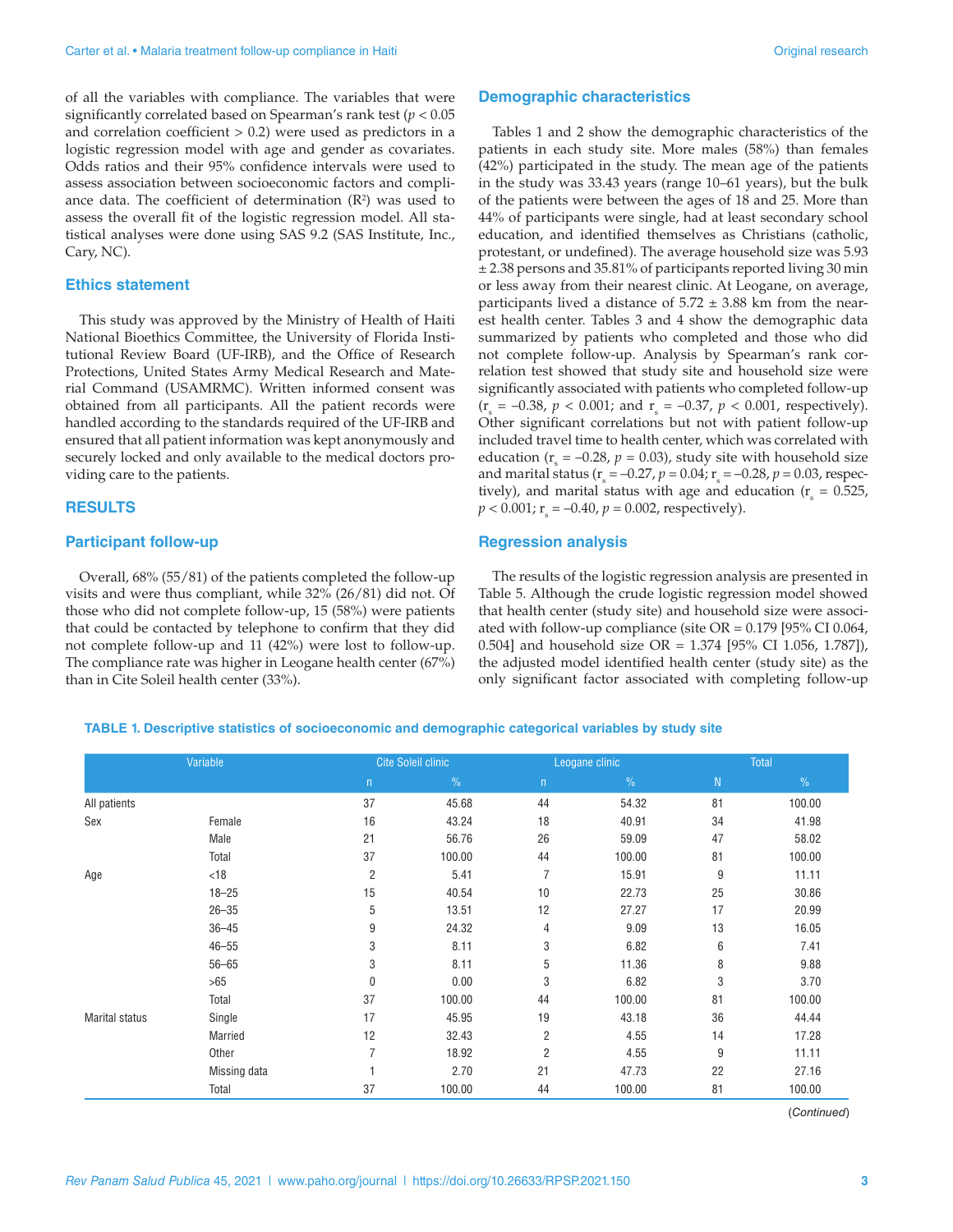# **TABLE 1. Descriptive statistics of socioeconomic and demographic categorical variables by study site (***Continued***)**

| Variable               |                                                                                                                   |                | <b>Cite Soleil clinic</b> |                | Leogane clinic |                | <b>Total</b>  |  |
|------------------------|-------------------------------------------------------------------------------------------------------------------|----------------|---------------------------|----------------|----------------|----------------|---------------|--|
|                        |                                                                                                                   | n              | $\frac{0}{0}$             | n              | $\frac{0}{0}$  | N              | $\frac{0}{0}$ |  |
| Education              | Primary school                                                                                                    | $\mathbf 0$    | 0.00                      | $\overline{2}$ | 4.55           | $\overline{2}$ | 2.47          |  |
|                        | <secondary school<="" td=""><td>16</td><td>43.24</td><td>3</td><td>6.82</td><td>19</td><td>23.46</td></secondary> | 16             | 43.24                     | 3              | 6.82           | 19             | 23.46         |  |
|                        | Secondary school                                                                                                  | 13             | 35.14                     | 16             | 36.36          | 29             | 35.80         |  |
|                        | University                                                                                                        | $\overline{7}$ | 18.92                     | $\overline{2}$ | 4.55           | 9              | 11.11         |  |
|                        | Missing data                                                                                                      |                | 2.70                      | 21             | 47.73          | 22             | 27.16         |  |
|                        | Total                                                                                                             | 37             | 100.00                    | 44             | 100.00         | 81             | 100.00        |  |
| Religion               | Protestant                                                                                                        | 31             | 83.78                     | 12             | 27.27          | 43             | 53.09         |  |
|                        | Catholic                                                                                                          | 4              | 10.81                     | 7              | 15.91          | 11             | 13.58         |  |
|                        | Voodoo                                                                                                            | 0              | 0.00                      | 2              | 4.55           | $\overline{2}$ | 2.47          |  |
|                        | Jehovah's Witness                                                                                                 | $\pmb{0}$      | 0.00                      |                | 2.27           |                | 1.23          |  |
|                        | No religion                                                                                                       |                | 2.70                      | $\theta$       | 0.00           |                | 1.23          |  |
|                        | Missing data                                                                                                      |                | 2.70                      | 22             | 50.00          | 23             | 28.40         |  |
|                        | Total                                                                                                             | 37             | 100.00                    | 44             | 100.00         | 81             | 100.00        |  |
| Time to nearest clinic | $<$ 15 min                                                                                                        | $\overline{7}$ | 18.92                     | 3              | 6.82           | 10             | 12.35         |  |
|                        | $15-30$ min                                                                                                       | 11             | 29.73                     | 8              | 18.18          | 19             | 23.46         |  |
|                        | 31-60 min                                                                                                         | 12             | 32.43                     | 9              | 20.45          | 21             | 25.93         |  |
|                        | Over 1 hour                                                                                                       | 5              | 13.51                     | 0              | 0.00           | 5              | 6.17          |  |
|                        | Missing data                                                                                                      | $\overline{2}$ | 5.41                      | 24             | 54.55          | 26             | 32.10         |  |
|                        | Total                                                                                                             | 37             | 100.00                    | 44             | 100.00         | 81             | 100.00        |  |

**Source:** Prepared by the authors from the results of this study.

# **TABLE 2. Mean and standard deviation for continuous variables by study site**

| Variable                | Cite Soleil clinic |                   |    | Leogane clinic    | Total |                   |
|-------------------------|--------------------|-------------------|----|-------------------|-------|-------------------|
|                         |                    | Mean $\pm$ SD     |    | Mean $\pm$ SD     | N.    | Mean $\pm$ SD     |
| Age $(y)$               | 37                 | $32.14 \pm 12.85$ | 44 | $34.52 \pm 17.99$ | 81    | $33.43 \pm 15.80$ |
| Household size          | 36                 | $6.5 \pm 2.59$    | 23 | $5.04 \pm 1.72$   | 59    | $5.93 \pm 2.38$   |
| Distance to clinic (km) | $- -$              | $- -$             | 24 | $5.72 \pm 3.88$   | 24    | $5.72 \pm 3.88$   |

**Source:** Prepared by the authors from the results of this study.

# **TABLE 3. Descriptive statistics for socioeconomic variables of patients who were compliant with follow-up (n = 55) and those who were not (n = 26)**

| Variable              |                    |                | Compliant     |                | Non-compliant |    | <b>Total</b>  |  |
|-----------------------|--------------------|----------------|---------------|----------------|---------------|----|---------------|--|
|                       |                    | $\mathsf{n}$   | $\frac{9}{6}$ | n              | $\frac{9}{6}$ | N. | $\frac{9}{6}$ |  |
| Site                  | Cite Soleil clinic | 18             | 32.73         | 19             | 73.08         | 37 | 45.68         |  |
|                       | Leogane clinic     | 37             | 67.27         | 7              | 26.92         | 44 | 54.32         |  |
| Sex                   | Female             | 21             | 38.18         | 13             | 50.00         | 34 | 41.98         |  |
|                       | Male               | 34             | 61.82         | 13             | 50.00         | 47 | 58.02         |  |
| Age                   | < 18               | 6              | 10.91         | 3              | 11.54         | 9  | 11.11         |  |
|                       | $18 - 25$          | 17             | 30.91         | 8              | 30.77         | 25 | 30.86         |  |
|                       | $26 - 35$          | 12             | 21.82         | 5              | 19.23         | 17 | 20.99         |  |
|                       | $36 - 45$          | 7              | 12.73         | 6              | 23.08         | 13 | 16.05         |  |
|                       | $46 - 55$          | 3              | 5.45          | 3              | 11.54         | 6  | 7.41          |  |
|                       | $56 - 65$          | 8              | 14.55         | $\mathbf{0}$   | 0.00          | 8  | 9.88          |  |
|                       | >65                | $\overline{2}$ | 3.64          |                | 3.85          | 3  | 3.70          |  |
| <b>Marital status</b> | Single             | 23             | 41.82         | 13             | 50.00         | 36 | 44.44         |  |
|                       | Married            | 7              | 12.73         | 7              | 26.92         | 14 | 17.28         |  |
|                       | Other              | 7              | 12.73         | $\overline{2}$ | 7.69          | 9  | 11.11         |  |
|                       | Missing data       | 18             | 32.73         | 4              | 15.38         | 22 | 27.16         |  |

(*Continued*)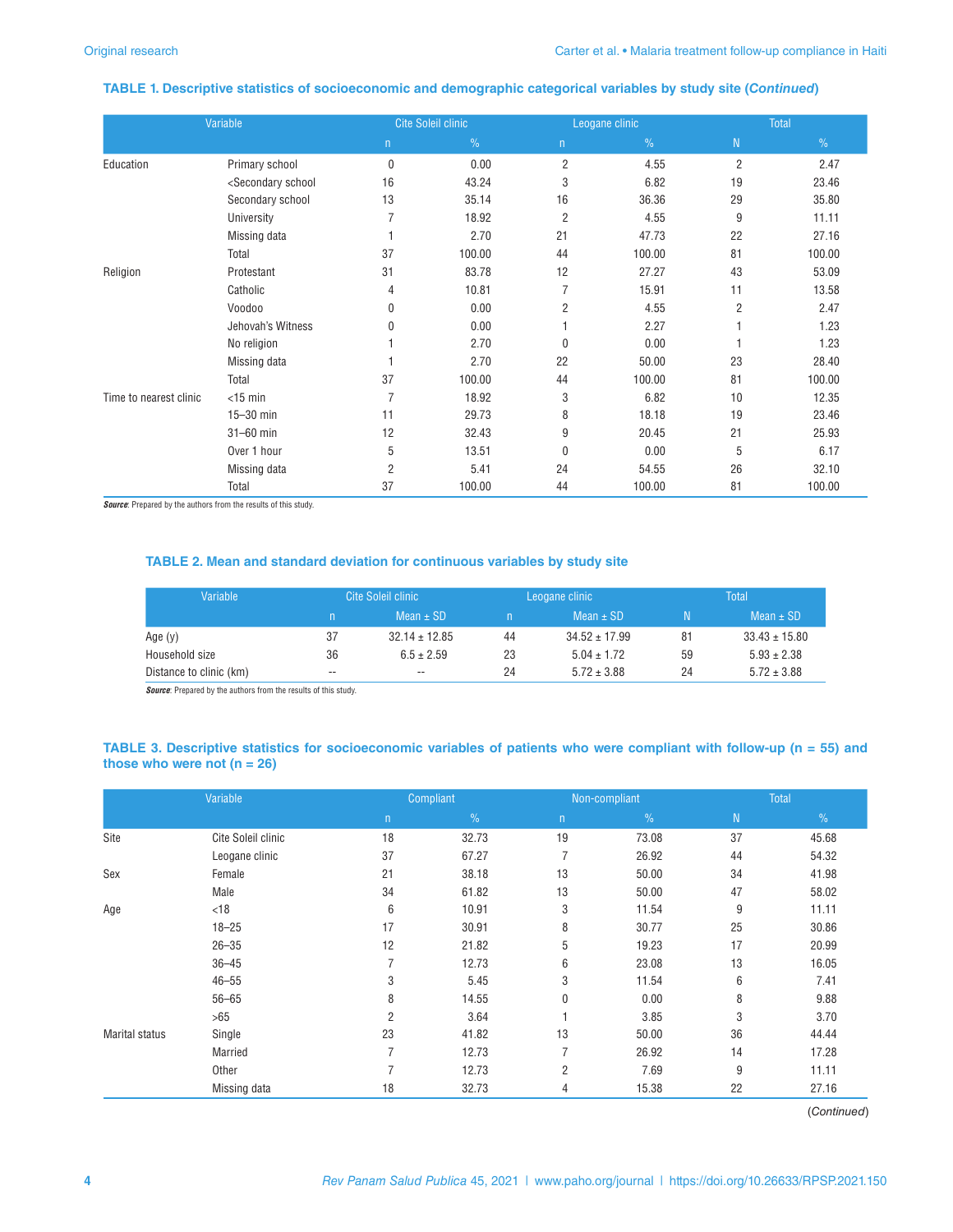# **TABLE 3. (***Continued***)**

| Variable       |                                                                                                                    |                | <b>Compliant</b> |                | Non-compliant |                | <b>Total</b>  |  |
|----------------|--------------------------------------------------------------------------------------------------------------------|----------------|------------------|----------------|---------------|----------------|---------------|--|
|                |                                                                                                                    | n              | $\frac{9}{6}$    | n              | $\%$          | <sup>N</sup>   | $\frac{0}{0}$ |  |
| Education      | Primary school                                                                                                     | 2              | 3.64             | $\mathbf 0$    | 0.00          | $\overline{2}$ | 2.47          |  |
|                | <secondary school<="" td=""><td>8</td><td>14.55</td><td>11</td><td>42.31</td><td>19</td><td>23.46</td></secondary> | 8              | 14.55            | 11             | 42.31         | 19             | 23.46         |  |
|                | Secondary school                                                                                                   | 21             | 38.18            | 8              | 30.77         | 29             | 35.80         |  |
|                | University                                                                                                         | 6              | 10.91            | 3              | 11.54         | 9              | 11.11         |  |
|                | Missing data                                                                                                       | 18             | 32.73            | 4              | 15.38         | 22             | 27.16         |  |
| Religion       | Christian, other                                                                                                   | 25             | 45.45            | 18             | 69.23         | 43             | 53.09         |  |
|                | Christian, Catholic                                                                                                | 9              | 16.36            | $\overline{2}$ | 7.69          | 11             | 13.58         |  |
|                | Voodoo                                                                                                             | 2              | 3.64             | $\mathbf 0$    | 0.00          | $\overline{2}$ | 2.47          |  |
|                | Jehovah's Witness                                                                                                  | 0              | 0.00             |                | 3.85          |                | 1.23          |  |
|                | No religion                                                                                                        |                | 1.82             | $\mathbf 0$    | 0.00          |                | 1.23          |  |
|                | Missing data                                                                                                       | 18             | 32.73            | 5              | 19.23         | 23             | 28.40         |  |
| Time to clinic | $<$ 15 min                                                                                                         | 6              | 10.91            | $\overline{4}$ | 15.38         | 10             | 12.35         |  |
|                | $15-30$ min                                                                                                        | 13             | 23.64            | 6              | 23.08         | 19             | 23.46         |  |
|                | $31-60$ min                                                                                                        | 12             | 21.82            | 9              | 34.62         | 21             | 25.93         |  |
|                | Over 1 hour                                                                                                        | $\overline{2}$ | 3.64             | 3              | 11.54         | 5              | 6.17          |  |
|                | Missing data                                                                                                       | 22             | 40.00            | 4              | 15.38         | 26             | 32.10         |  |

*Source*: Prepared by the authors from the results of this study.

### **TABLE 4. Mean and standard deviation for continuous variables by follow-up group**

| Variable                | <b>Compliant</b> |                   |    | Non-compliant     | Total |                   |
|-------------------------|------------------|-------------------|----|-------------------|-------|-------------------|
|                         | n.               | Mean $\pm$ SD     | n. | Mean $\pm$ SD     |       | Mean $\pm$ SD     |
| Age (y)                 | 55               | $34.36 \pm 16.85$ | 26 | $31.33 \pm 14.23$ | 81    | $33.43 \pm 15.80$ |
| Household size          | 37               | $5.32 \pm 2.27$   | 22 | $6.95 \pm 2.26$   | 59    | $5.93 \pm 2.38$   |
| Distance to clinic (km) | 20               | $6.09 \pm 3.89$   |    | $3.86 \pm 3.73$   | 24    | $5.72 \pm 3.88$   |
|                         |                  |                   |    |                   |       |                   |

**Source**: Prepared by the authors from the results of this study.

# **TABLE 5. Logistic regression models for patients not completing follow-up**

| Predictor                   | Crude                |        | Adjusted             |        |  |
|-----------------------------|----------------------|--------|----------------------|--------|--|
|                             | OR (95% CI)          | $R^2$  | OR (95% CI)          | $R^2$  |  |
| Age (continuous)            | 0.988(0.958, 1.019)  | 0.0076 | 0.982(0.934, 1.033)  | 0.2173 |  |
| Gender (ref. female)        | 0.618(0.241, 1.584)  | 0.0123 | 0.309(0.087, 1.098)  |        |  |
| Site (ref. Leogane)         | 0.179(0.064, 0.504)  | 0.1361 | 0.226(0.056, 0.918)  |        |  |
| Household size (continuous) | 1.374 (1.056, 1.787) | 0.1080 | 1.336 (0.999, 1.787) |        |  |

*Source*: Prepared by the authors from the results of this study.

(OR = 0.226 [95% CI 0.056, 0.918]) (Table 5). Analysis by study site showed that household size was not significantly associated with follow-up compliance.

# **DISCUSSION**

This study was conducted to identify factors affecting followup compliance in malaria patients undergoing treatment in Haiti. The study identified the study site (health center) as the most important factor associated with follow-up compliance. The overall compliance rate of 68% may suggest that most patients were committed to the study and that malaria was taken seriously by the patients. The observed differences in compliance rates between the two study sites led us to examine site-specific demographic factors as well as patient retention and management processes at the study clinics.

There were interesting and important demographic aspects about the groups of patients in this study. Participants were mostly young, between the ages of 18 and 25 years, which may reflect the younger age profiles in the general population of Haiti. In addition, most of the study participants were single, as would be expected in a younger population. The fact that most of the participants had secondary school education at a higher rate than the general population (18) is interesting and may suggest that the more educated individuals were more concerned with their health and were more likely to seek treatment. However, the participants were not explicitly asked on this aspect of the question. Most participants were Christians and this likely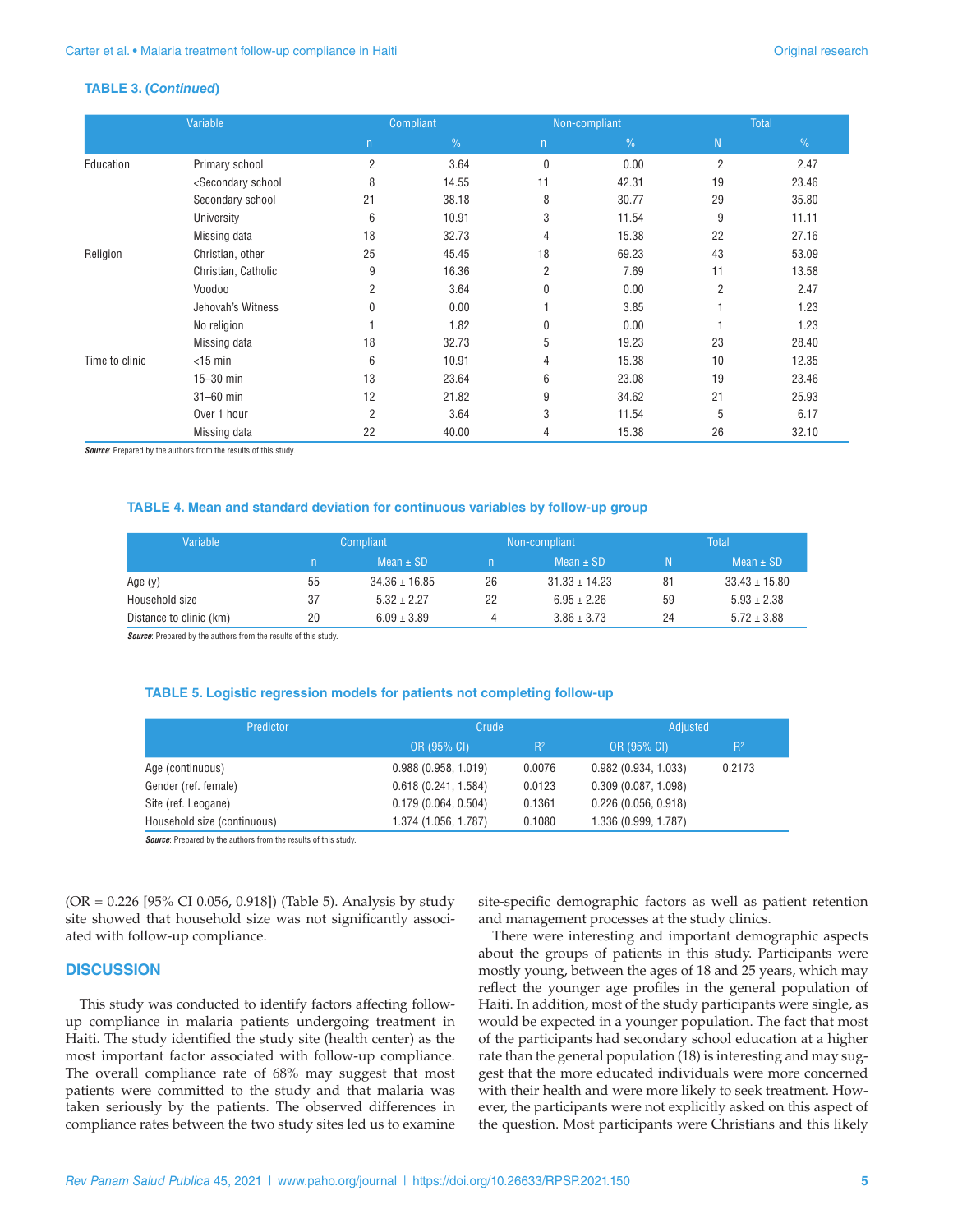reflects that most Haitians are religious, with Christianity being the most widespread religion in Haiti.

The demographic profiles were different at each health center study site, but they were not of significance for follow-up compliance. Compared with the Cite Soleil health center, patients recruited at the health center in Leogane, where compliance rates were high, had more education, were more religiously diverse, had smaller household sizes, and the majority were unmarried. However, except for household size, all the other demographic and socioeconomic factors were not associated with follow-up compliance in crude regression analysis. Some studies have observed that highly educated participants are more likely to complete antimalarial treatment (15). However, in our study, it appeared that the educational level did not affect follow-up completion. Several factors that could have diminished the impact of education include the fact that medications and other testing services were provided free of charge, as well as the population being in an under-resourced community that was in need of health care services. Additionally, the high unemployment rates could have been a driving force that encouraged participants to come back for follow-up, sometimes in the hope that they would be able to build connections with the study team, which might help them find employment opportunities.

The management and retention practices of the health center study managers could also have played a role in observed follow-up compliance rates, although this was not analyzed in the regression model. These practices included reminders for participants about their upcoming appointments via phone calls, cash assistance for transportation and taxis ("tap-tap"), and home visits by community health agents on motorcycle to pick up the participants. The increased attention and effort aimed at retaining the patients resulted in higher follow-up compliance rates. For example, in the health center in Leogane, participants were reimbursed the money they spent on transportation and meals after their final follow-up visit in week 6. However, in the health center in Cite Soleil, reimbursement was given out after each follow-up visit. It is not clear if this practice may have caused the follow-up compliance rate differential between the two study sites, but it is possible that the practice of distributing the reimbursement at the end of the study was a better incentive for patients to return for every visit until the very end. Other retention practices may also indirectly influence the associations, or lack thereof, observed between the socioeconomic variables and follow-up compliance. For instance, the lack of association between distance to clinic and compliance in the health center in Leogane may be related to the transportation assistance made available. If patients received free rides to the health center site, then the potential obstacle of distance to clinic may be eliminated. As for the management and documentation practices, both clinics were provided laptops for record-keeping; however, it is not clear if computer competency in the clinics was an issue, as we did not specifically study it. It is very likely that the medical doctors (with an M.D. degree) would have been competent in the use of a computer for data entry. It is also possible that the nurses or other record management team members may have been undertrained or could not complete the records as needed, which presents a potential area for improvement in future similar studies.

There were several limitations in this study, including the small sample of participants with complete data. There were 40 patients who voluntarily withdrew (requested to be removed)

from the efficacy study (16) and their data were not used or included in this study. In addition, there were some incomplete surveys due to the participants not showing up for follow-up visits. Also, the GPS coordinates that would have been useful in determining the distance participants traveled to clinics were missing in many records, particularly for the health center in Cite Soleil, and therefore we were unable to use the Cite Soleil distance data. Another limitation was with how the records were managed: the health care center in Leogane had organized data in an Excel spreadsheet but the Cite Soleil site did not keep complete spreadsheets. In addition, there were several missing patient study records, incorrectly completed forms, and duplicate participant identification numbers at the Cite Soleil site, which might have led to loss of patient follow-up. All this points to organizational difficulties at the site. These problems could have been the primary cause of the lower follow-up rates. The observational nature of the study is another limitation because we can only infer a relationship between variables and not causation. Finally, there are concerns related to the transfer of survey information from the participant to the investigator. Because the information was passed through multiple parties (participant to health center staff to the study's principal investigator), it is possible that some of the open-ended survey data might not have been interpreted correctly.

Despite the limitations, the results of the study highlight important sociodemographic characteristics of the Haitian participants and the potential role that study sites play in achieving high compliance in patient follow-up visits. The study lays the groundwork for future studies to explore site-specific and patient-specific characteristics that can improve monitoring of antimalarial resistance and malaria patient treatment in Haiti and elsewhere.

Based on the findings of this study, we would recommend that the Ministry of Health and other public health funders should consider providing support for the development of good practices for documentation of patient records in health centers across the country. These records can be used in similar studies monitoring treatment compliance and even to track patients who might present with drug resistant parasites. Such records might be key for identifying and even preventing the spread of drug resistant malaria.

**Author contributions.** TEC collected the data, analyzed the data, interpreted the results, and wrote the paper. AE collected the data, interpreted the results, and wrote the paper. MBR collected the data, interpreted the results, and wrote the paper. BAO conceived the idea and planned the experiments, collected the data, analyzed the data, interpreted the results, and wrote the paper. All authors reviewed and approved the final version.

**Acknowledgments.** The authors thank the participants of this study, the attending physicians at the health center sites, and the health center staff who helped with several aspects of the study. Without their help, these results would not be available.

**Conflict of interest.** None declared.

**Financial support.** This study was funded in part by the Department of Defense Global Emerging Infections Surveillance (GEIS) grant #C0607\_12\_UN (BAO) and University of Florida Department of Environmental and Global Health funds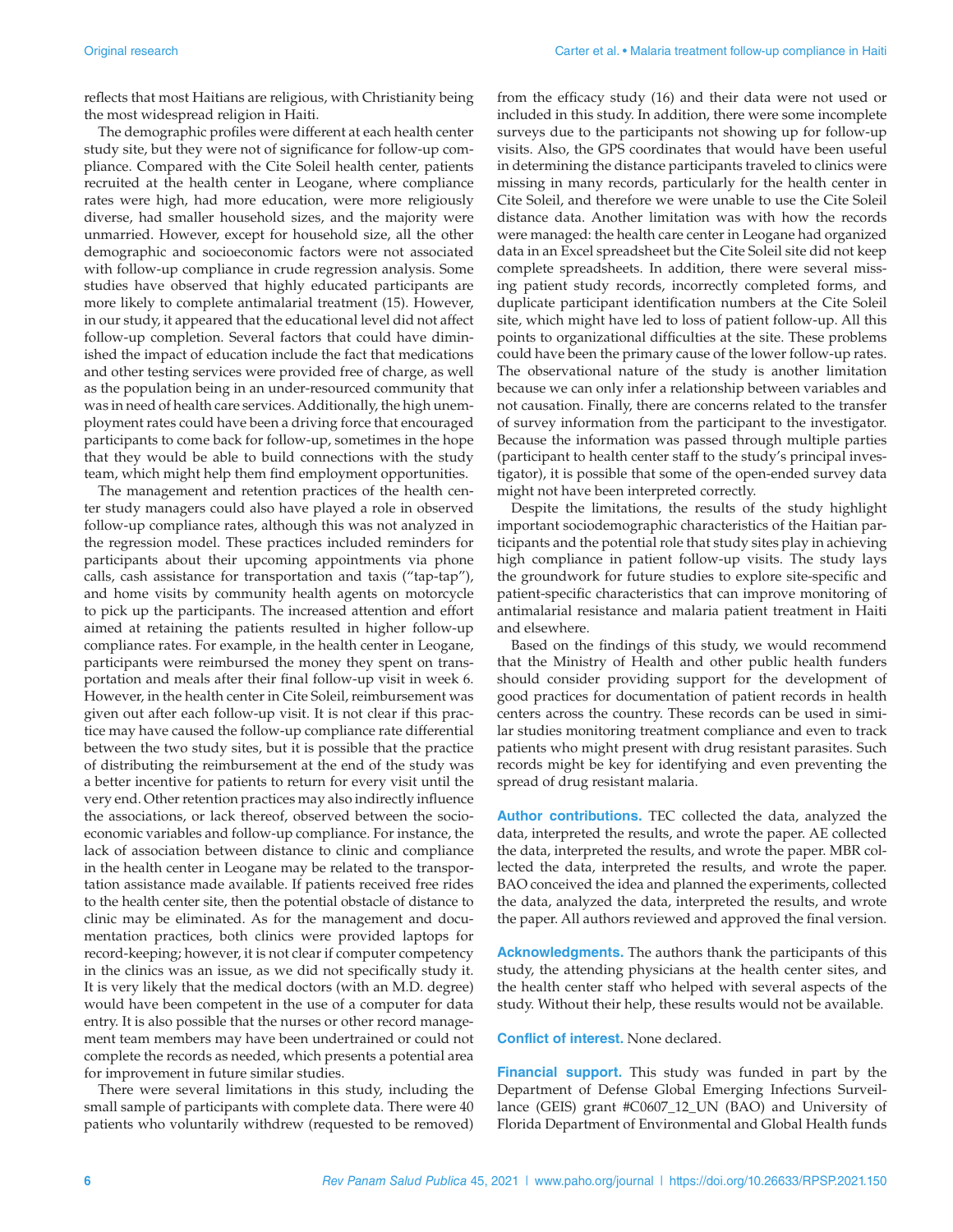(BAO). The sponsors did not influence in any way in the design, data collection, analysis, writing, or the decision to publish these results.

**Disclaimer.** Authors hold sole responsibility for the views expressed in the manuscript, which may not necessarily

reflect the opinion or policy of the *RPSP/PAJPH* and/or those of the Pan American Health Organization, or the views of the Uniformed Services University of Health Sciences or the Department of Defense. Mention of trade names, commercial products, or organizations does not imply endorsement by the U.S. Government.

# **REFERENCES**

- 1. World Health Organization. World malaria report 2019. Geneva: WHO; 2019. Available from: [https://www.who.int/publications/i](https://www.who.int/publications/i/item/9789241565721) [/item/9789241565721](https://www.who.int/publications/i/item/9789241565721)
- 2. Rogier E, Herman C, Huber CS, Hamre KES, Pierre B, Mace KE, et al. Nationwide Monitoring for *Plasmodium falciparum* Drug-Resistance Alleles to Chloroquine, Sulfadoxine, and Pyrimethamine, Haiti, 2016–2017. Emerg Infect Dis. 2020 May;26(5):902–9.
- 3. Morton LC, Huber C, Okoth SA, Griffing S, Lucchi N, Ljolje D, et al. *Plasmodium falciparum* Drug-Resistant Haplotypes and Population Structure in Postearthquake Haiti, 2010. Am J Trop Med Hyg. 2016 Oct 5;95(4):811–6.
- 4. Neuberger A, Zhong K, Kain KC, Schwartz E. Lack of Evidence for Chloroquine-Resistant *Plasmodium falciparum* Malaria, Leogane, Haiti. Emerg Infect Dis. 2012 Sep;18(9):1487-9.
- 5. Boncy PJ, Adrien P, Lemoine JF, Existe A, Henry PJ, Raccurt C, et al. Malaria elimination in Haiti by the year 2020: an achievable goal? Malar J. 2015 Jun 5;14(1):237.
- 6. Menard D, Dondorp A. Antimalarial Drug Resistance: A Threat to Malaria Elimination. Cold Spring Harb Perspect Med. 2017 Jul 5;7(7).
- 7. World Health Organization. Guidelines for the treatment of malaria. 3rd ed. Geneva: WHO; 2015. Available from: [https://apps.who.int](https://apps.who.int/iris/handle/10665/162441) [/iris/handle/10665/162441](https://apps.who.int/iris/handle/10665/162441)
- 8. Barnes KI, Watkins WM, White NJ. Antimalarial dosing regimens and drug resistance. Trends Parasitol. 2008 Mar 1;24(3):127–34.
- 9. Watkins WM, Mosobo M. Treatment of *Plasmodium falciparum* malaria with pyrimethamine-sulfadoxine: selective pressure for resistance is a function of long elimination half-life. Trans R Soc Trop Med Hyg. 1993 Feb;87(1):75–8.
- 10. Yeung S, White NJ. How do patients use antimalarial drugs? A review of the evidence. Trop Med Int Health TM IH. 2005 Feb;10(2):121–38.
- 11. Winnick S, Lucas DO, Hartman AL, Toll D. How do you improve compliance? Pediatrics. 2005 Jun;115(6):e718–24.
- 12. Osterberg L, Blaschke T. Adherence to Medication. N Engl J Med. 2005 Aug 4;353(5):487–97.
- 13. Jaiteh F, Dierickx S, Gryseels C, O'Neill S, D'Alessandro U, Scott S, et al. 'Some anti-malarials are too strong for your body, they will harm you.' Socio-cultural factors influencing pregnant women's adherence to anti-malarial treatment in rural Gambia. Malar J [Internet]. 2016 Apr 11 [cited 2020 Oct 21];15:195. Available from: [https://www.ncbi.nlm.nih.gov/pmc/articles/PMC4827243/.](https://www.ncbi.nlm.nih.gov/pmc/articles/PMC4827243/)
- 14. Liptak GS. Enhancing Patient Compliance in Pediatrics. Pediatr Rev. 1996 Apr 1;17(4):128–34.
- 15. Bruxvoort K, Goodman C, Kachur SP, Schellenberg D. How Patients Take Malaria Treatment: A Systematic Review of the Literature on Adherence to Antimalarial Drugs. PLoS One [Internet]. 2014 Jan 20 [cited 2020 Oct 21];9(1): e84555. Available from: [https://www.ncbi](https://www.ncbi.nlm.nih.gov/pmc/articles/PMC3896377/) [.nlm.nih.gov/pmc/articles/PMC3896377/.](https://www.ncbi.nlm.nih.gov/pmc/articles/PMC3896377/)
- 16. Okech BA, Existe A, Romain JR, Memnon G, Victor YS, de Rochars MB, et al. Therapeutic Efficacy of Chloroquine for the Treatment of Uncomplicated *Plasmodium falciparum* in Haiti after Many Decades of its Use. Am J Trop Med Hyg. 2015 Mar 4;92(3):541–5.
- 17. Google Maps [Internet]. Google Maps. [https://www.google.com](https://www.google.com/maps) [/maps/](https://www.google.com/maps).
- 18. United States Agency for International Development [Internet]. Washington, DC: USAID; c2021 [cited 2021 Oct 21]. IDEA: Haiti, Education, Country Dashboard. Available from: [https://idea.usaid.](https://idea.usaid.gov/cd/haiti/education#tab-secondary-education) [gov/cd/haiti/education#tab-secondary-education](https://idea.usaid.gov/cd/haiti/education#tab-secondary-education)

Manuscript submitted on 10 February 2021. Revised version accepted for publication on 10 June 2021.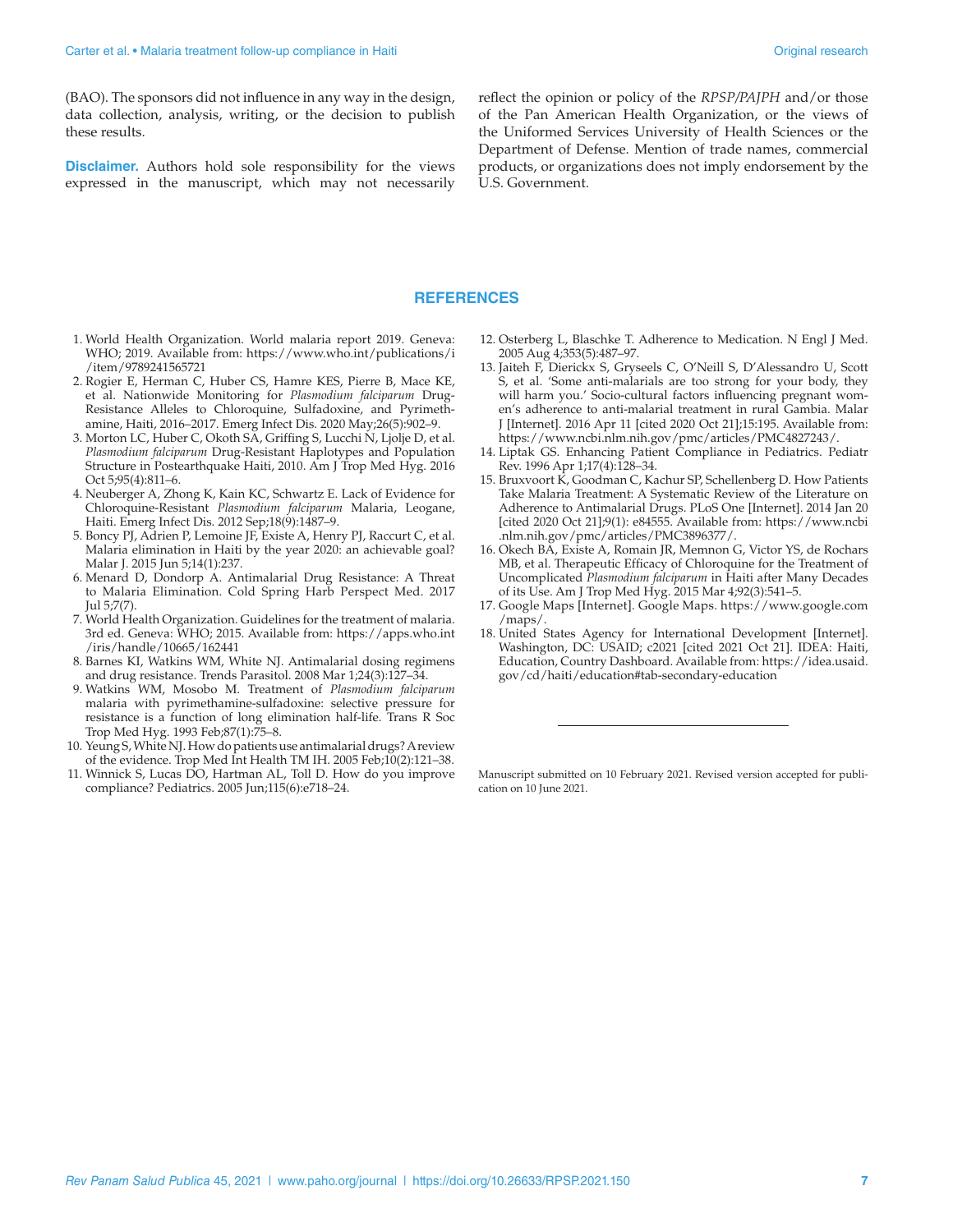# **Investigación de los factores socioeconómicos asociados con el cumplimiento del seguimiento del tratamiento contra la malaria en Haití**

**RESUMEN Objetivo.** Determinar los factores que afectan el cumplimiento del seguimiento durante el tratamiento de los pacientes con malaria confirmada en dos centros de salud de Haití.

**Métodos.** Se llevó a cabo un estudio observacional prospectivo de los pacientes con malaria que recibían tratamiento a lo largo de un período de seis semanas. Se registraron las consultas subsiguientes de los pacientes a los centros de salud (consultas de seguimiento) de acuerdo con la solicitud de los médicos, que se emplearon para determinar el cumplimiento. Se obtuvieron los datos socioeconómicos de los cuestionarios del registro de pacientes y mediante entrevistas postratamiento. También se examinaron las prácticas y los procedimientos de gestión del centro de salud para promover la retención de los pacientes. Se emplearon estadísticas descriptivas y la correlación de rangos de Spearman para determinar los factores significativos, que se usaron como variables en un modelo de regresión logística.

**Resultados.** El 68% de los enfermos de malaria completaron el seguimiento. El mayor cumplimiento se registró en el centro de salud más grande y de mayor prestigio de Léogâne (67%) en comparación con el centro de Cité Soleil (33%). Los perfiles socioeconómicos de los pacientes difirieron entre las dos ubicaciones del centro de salud en lo concerniente al nivel de escolaridad, diversidad religiosa, tamaño del hogar y porcentaje de personas casadas. Los análisis crudos de regresión logística determinaron que había una asociación entre la ubicación del centro de salud (OR = 0,179 [IC de 95 % 0,064, 0,504]) y el tamaño del hogar (OR = 1,374 [IC de 95 % 1,056, 1,787]) con el cumplimiento. En el modelo ajustado se encontró que solo la ubicación del centro de salud (OR = 0,226 [IC de 95 % 0,056, 0,918]) estaba significativamente relacionada con el cumplimiento.

**Conclusión.** Aunque el tamaño del hogar de los pacientes podría ser importante según el análisis crudo de regresión logística, en el análisis ajustado se determinó que la ubicación del centro de salud en que los pacientes reciben el tratamiento era el único factor importante asociado con el cumplimiento de seguimiento de los pacientes con malaria en tratamiento en Haití. Es posible que esta información sea útil para mejorar los resultados del tratamiento y contribuir al seguimiento de la resistencia a los antimaláricos en Haití.

**Palabras clave** Malaria falciparum; protocolos clínicos; cooperación del paciente; terapéutica; Haití.